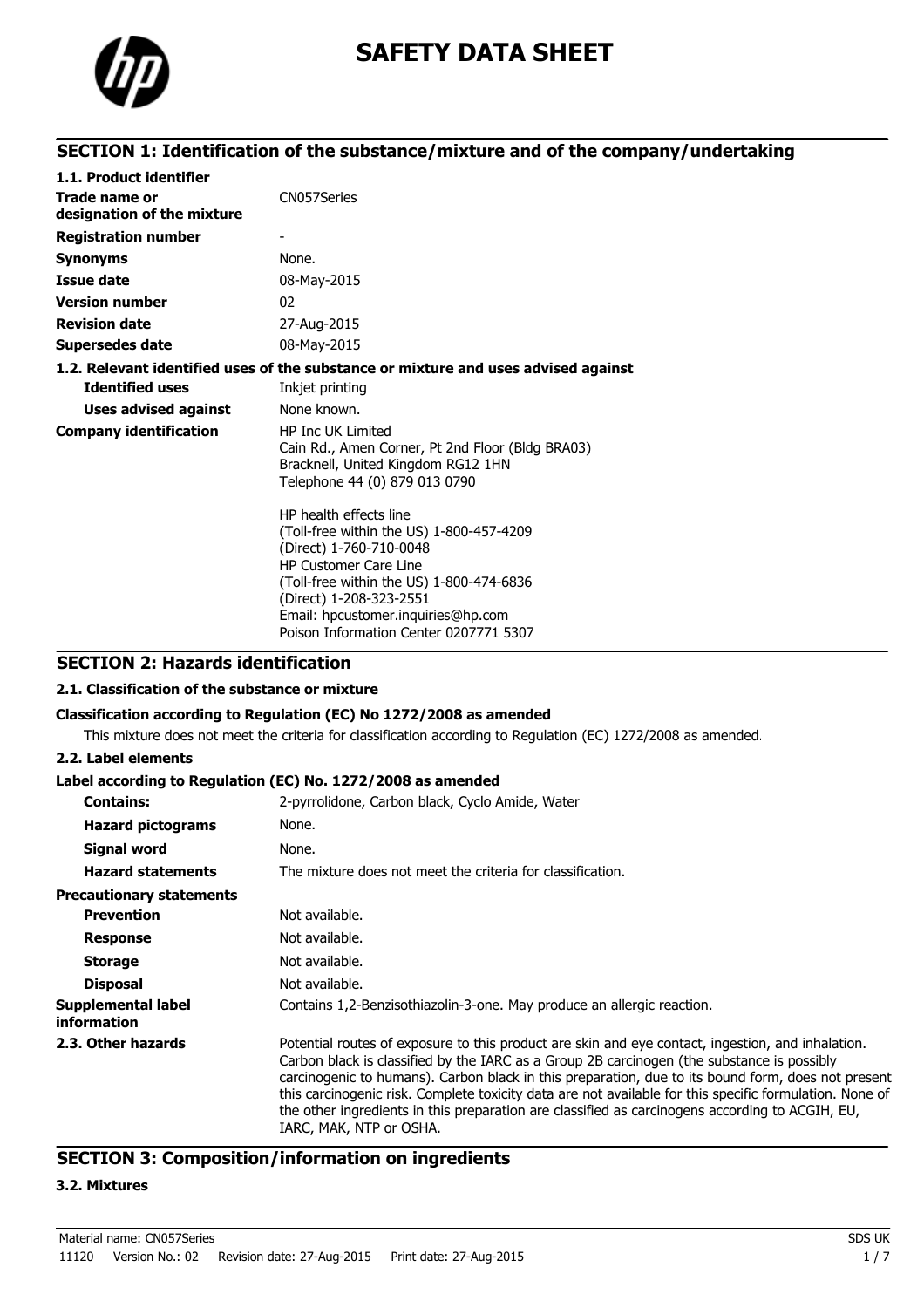| <b>General information</b>                                                                 |                       |                                                      |                                                                                                                                                                                                       |                  |              |
|--------------------------------------------------------------------------------------------|-----------------------|------------------------------------------------------|-------------------------------------------------------------------------------------------------------------------------------------------------------------------------------------------------------|------------------|--------------|
| <b>Chemical name</b>                                                                       | $\frac{0}{0}$         | CAS-No. / EC<br>No.                                  | <b>REACH Registration No.</b>                                                                                                                                                                         | <b>Index No.</b> | <b>Notes</b> |
| Water                                                                                      | 70-80                 | 7732-18-5<br>231-791-2                               |                                                                                                                                                                                                       |                  |              |
| <b>Classification:</b>                                                                     |                       |                                                      |                                                                                                                                                                                                       |                  |              |
| 2-pyrrolidone                                                                              | < 15                  | 616-45-5<br>210-483-1                                | 01-2119475471-37-XXXX                                                                                                                                                                                 |                  |              |
| <b>Classification:</b>                                                                     | Eye Irrit. 2; H319    |                                                      |                                                                                                                                                                                                       |                  |              |
| Cyclo Amide                                                                                | < 10                  | Proprietary                                          |                                                                                                                                                                                                       |                  |              |
| <b>Classification:</b>                                                                     |                       |                                                      |                                                                                                                                                                                                       |                  |              |
| Carbon black                                                                               | < 5                   | 1333-86-4<br>215-609-9                               | 01-2119384822-32-XXXX                                                                                                                                                                                 |                  |              |
| <b>Classification:</b>                                                                     |                       |                                                      |                                                                                                                                                                                                       |                  |              |
| <b>Composition comments</b>                                                                |                       | This ink supply contains an aqueous ink formulation. |                                                                                                                                                                                                       |                  |              |
|                                                                                            |                       |                                                      | Carbon black is present only in a bound form in this preparation.                                                                                                                                     |                  |              |
| <b>SECTION 4: First aid measures</b>                                                       |                       |                                                      |                                                                                                                                                                                                       |                  |              |
| <b>General information</b>                                                                 | Not available.        |                                                      |                                                                                                                                                                                                       |                  |              |
| 4.1. Description of first aid measures                                                     |                       |                                                      |                                                                                                                                                                                                       |                  |              |
| <b>Inhalation</b>                                                                          |                       |                                                      | Remove to fresh air. If symptoms persist, get medical attention.                                                                                                                                      |                  |              |
| <b>Skin contact</b>                                                                        | develops or persists. |                                                      | Wash affected areas thoroughly with mild soap and water. Get medical attention if irritation                                                                                                          |                  |              |
| Eye contact                                                                                |                       |                                                      | Do not rub eyes. Immediately flush with large amounts of clean, warm water (low pressure) for at<br>least 15 minutes or until particles are removed. If irritation persists get medical attention.    |                  |              |
| <b>Ingestion</b>                                                                           |                       |                                                      | If ingestion of a large amount does occur, seek medical attention.                                                                                                                                    |                  |              |
| 4.2. Most important<br>symptoms and effects, both<br>acute and delayed                     | Not available.        |                                                      |                                                                                                                                                                                                       |                  |              |
| 4.3. Indication of any<br>immediate medical attention<br>and special treatment<br>needed   | Not available.        |                                                      |                                                                                                                                                                                                       |                  |              |
| <b>SECTION 5: Firefighting measures</b>                                                    |                       |                                                      |                                                                                                                                                                                                       |                  |              |
| <b>General fire hazards</b>                                                                | Not available.        |                                                      |                                                                                                                                                                                                       |                  |              |
| 5.1. Extinguishing media<br><b>Suitable extinguishing</b><br>media                         |                       |                                                      | For small (incipient) fires, use media such as foam, sand, dry chemical, or carbon dioxide.<br>For large fires use very large (flooding) quantities of water and/or foam, applied as a mist or spray. |                  |              |
| <b>Unsuitable extinguishing</b><br>media                                                   | None known.           |                                                      |                                                                                                                                                                                                       |                  |              |
| 5.2. Special hazards arising<br>from the substance or<br>mixture                           | Not available.        |                                                      |                                                                                                                                                                                                       |                  |              |
| 5.3. Advice for firefighters<br><b>Special protective</b><br>equipment for<br>firefighters | Not available.        |                                                      |                                                                                                                                                                                                       |                  |              |
| <b>Special fire fighting</b><br>procedures                                                 | Not available.        |                                                      |                                                                                                                                                                                                       |                  |              |
| <b>Specific methods</b>                                                                    | None established.     |                                                      |                                                                                                                                                                                                       |                  |              |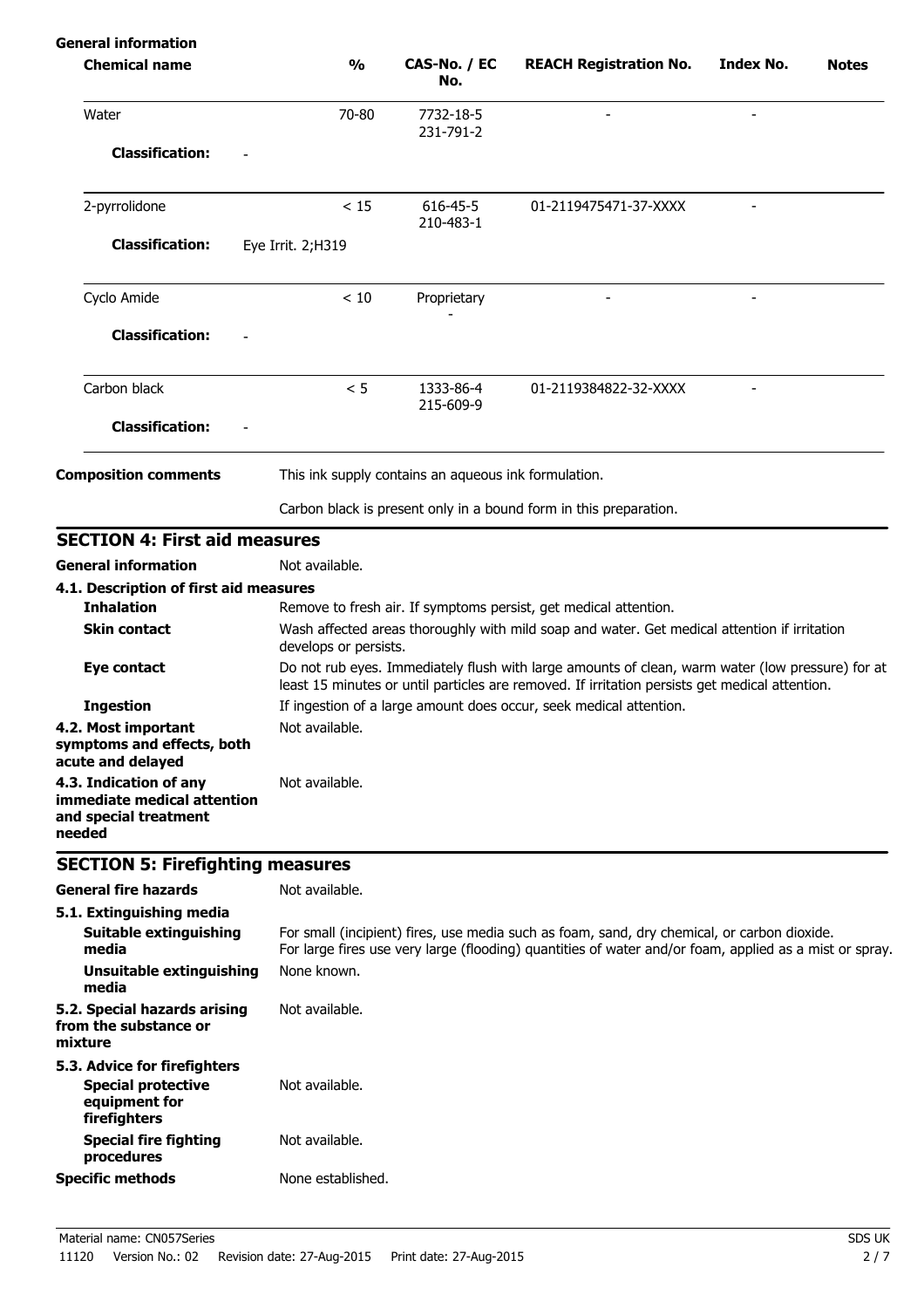## **SECTION 6: Accidental release measures**

|                                                              | 6.1. Personal precautions, protective equipment and emergency procedures                                                                                                     |  |  |
|--------------------------------------------------------------|------------------------------------------------------------------------------------------------------------------------------------------------------------------------------|--|--|
| For non-emergency<br>personnel                               | Wear appropriate personal protective equipment.                                                                                                                              |  |  |
| For emergency<br>responders                                  | Not available.                                                                                                                                                               |  |  |
| 6.2. Environmental<br>precautions                            | Do not let product enter drains. Do not flush into surface water or sanitary sewer system.                                                                                   |  |  |
| 6.3. Methods and material for<br>containment and cleaning up | Dike the spilled material, where this is possible. Absorb with inert absorbent such as dry clay, sand<br>or diatomaceous earth, commercial sorbents, or recover using pumps. |  |  |
| 6.4. Reference to other<br>sections                          | Not available.                                                                                                                                                               |  |  |
| <b>SECTION 7: Handling and storage</b>                       |                                                                                                                                                                              |  |  |
| 7.1. Precautions for safe<br>handling                        | Avoid contact with skin, eyes and clothing.                                                                                                                                  |  |  |

Keep out of the reach of children. Keep away from excessive heat or cold.

**incompatibilities 7.3. Specific end use(s)** Not available.

## **SECTION 8: Exposure controls/personal protection**

#### **8.1. Control parameters**

**7.2. Conditions for safe storage, including any**

#### **Occupational exposure limits**

| UK. EH40 Workplace Exposure Limits (WELs)            |                                                                       |                                                                         |
|------------------------------------------------------|-----------------------------------------------------------------------|-------------------------------------------------------------------------|
| <b>Components</b>                                    | <b>Type</b>                                                           | <b>Value</b>                                                            |
| Carbon black (CAS<br>1333-86-4)                      | <b>STEL</b>                                                           | $7$ mg/m $3$                                                            |
|                                                      | <b>TWA</b>                                                            | $3.5$ mg/m $3$                                                          |
| <b>Biological limit values</b>                       | No biological exposure limits noted for the ingredient(s).            |                                                                         |
| <b>Recommended monitoring</b><br>procedures          | Not available.                                                        |                                                                         |
| <b>Derived no-effect level</b><br>(DNEL)             | Not available.                                                        |                                                                         |
| <b>Predicted no effect</b><br>concentrations (PNECs) | Not available.                                                        |                                                                         |
| <b>Exposure guidelines</b>                           | Exposure limits have not been established for this product.           |                                                                         |
| 8.2. Exposure controls                               |                                                                       |                                                                         |
| <b>Appropriate engineering</b><br>controls           | Use in a well ventilated area.                                        |                                                                         |
|                                                      | Individual protection measures, such as personal protective equipment |                                                                         |
| <b>General information</b>                           |                                                                       | Use personal protective equipment to minimize exposure to skin and eye. |
| Eye/face protection                                  | Not available.                                                        |                                                                         |
| <b>Skin protection</b>                               |                                                                       |                                                                         |
| - Hand protection                                    | Not available.                                                        |                                                                         |
| - Other                                              | Not available.                                                        |                                                                         |
| <b>Respiratory protection</b>                        | Not available.                                                        |                                                                         |
| <b>Thermal hazards</b>                               | Not available.                                                        |                                                                         |
| <b>Hygiene measures</b>                              |                                                                       | Handle in accordance with good industrial hygiene and safety practice.  |
| <b>Environmental exposure</b><br>controls            | Not available.                                                        |                                                                         |

## **SECTION 9: Physical and chemical properties**

## **9.1. Information on basic physical and chemical properties**

| Appearance            |                |
|-----------------------|----------------|
| <b>Physical state</b> | Liguid.        |
| Color                 | Black.         |
| Odor                  | Not available. |
|                       |                |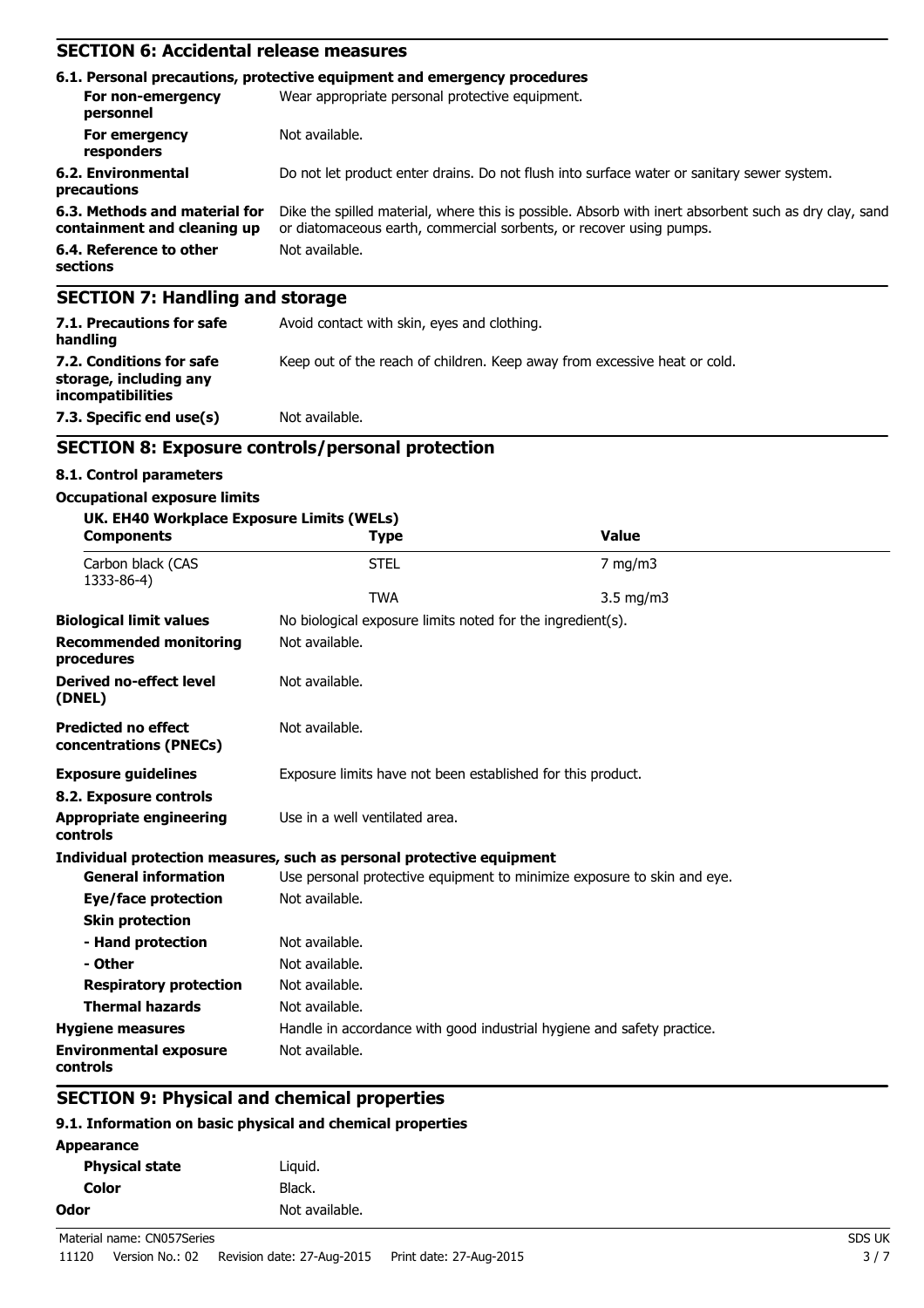| <b>Odor threshold</b>                                   | Not available.                                    |
|---------------------------------------------------------|---------------------------------------------------|
| pH                                                      | $7.5 - 9$                                         |
| <b>Melting point/freezing point</b>                     | Not available.                                    |
| Initial boiling point and<br>boiling range              | Not available.                                    |
| <b>Flash point</b>                                      | > 230.0 °F (> 110.0 °C) Pensky-Martens Closed Cup |
| <b>Evaporation rate</b>                                 | Not available.                                    |
| <b>Flammability (solid, gas)</b>                        | Not available.                                    |
| <b>Upper/lower flammability or explosive limits</b>     |                                                   |
| <b>Flammability limit - lower</b> Not available.<br>(%) |                                                   |
| <b>Flammability limit -</b><br>upper $(\% )$            | Not available.                                    |
| Vapor pressure                                          | Not available.                                    |
| Solubility(ies)                                         |                                                   |
| <b>Solubility (water)</b>                               | Not available.                                    |
| Solubility (other)                                      | Not available.                                    |
| <b>Partition coefficient</b><br>(n-octanol/water)       | Not available.                                    |
| <b>Auto-ignition temperature</b>                        | Not available.                                    |
| <b>Decomposition temperature</b>                        | Not available.                                    |
| <b>Viscosity</b>                                        | Not available.                                    |
| <b>Explosive properties</b>                             | Not available.                                    |
| <b>Oxidizing properties</b>                             | Not determined                                    |
| 9.2. Other information<br>VOC (Weight %)                | $<$ 229 g/L                                       |
| <b>SECTION 10: Stability and reactivity</b>             |                                                   |

| 10.1. Reactivity                            | Not available.                                                                                                                                   |
|---------------------------------------------|--------------------------------------------------------------------------------------------------------------------------------------------------|
| 10.2. Chemical stability                    | Stable under recommended storage conditions.                                                                                                     |
| 10.3. Possibility of hazardous<br>reactions | Will not occur.                                                                                                                                  |
| 10.4. Conditions to avoid                   | Not available.                                                                                                                                   |
| 10.5. Incompatible materials                | Incompatible with strong bases and oxidizing agents.                                                                                             |
| 10.6. Hazardous<br>decomposition products   | Upon decomposition, this product may yield gaseous nitrogen oxides, carbon monoxide, carbon<br>dioxide and/or low molecular weight hydrocarbons. |

## **SECTION 11: Toxicological information**

**General information** Not available. **11.1. Information on toxicological effects**

| <b>Acute toxicity</b>                       | Based on available data, the classification criteria are not met.                                                                                                                                                                                                                                                                                                                                                                                 |
|---------------------------------------------|---------------------------------------------------------------------------------------------------------------------------------------------------------------------------------------------------------------------------------------------------------------------------------------------------------------------------------------------------------------------------------------------------------------------------------------------------|
| <b>Skin corrosion/irritation</b>            | Based on available data, the classification criteria are not met.                                                                                                                                                                                                                                                                                                                                                                                 |
| Serious eye damage/eye<br><i>irritation</i> | Based on available data, the classification criteria are not met.                                                                                                                                                                                                                                                                                                                                                                                 |
| <b>Respiratory sensitization</b>            | Based on available data, the classification criteria are not met.                                                                                                                                                                                                                                                                                                                                                                                 |
| <b>Skin sensitization</b>                   | Based on available data, the classification criteria are not met.                                                                                                                                                                                                                                                                                                                                                                                 |
| <b>Germ cell mutagenicity</b>               | Based on available data, the classification criteria are not met.                                                                                                                                                                                                                                                                                                                                                                                 |
| Carcinogenicity                             | Based on available data, the classification criteria are not met.                                                                                                                                                                                                                                                                                                                                                                                 |
|                                             | Carbon black is classified as a carcinogen by the IARC (possibly carcinogenic to humans, Group<br>2B) and by the State of California under Proposition 65. In their evaluations of carbon black, both<br>organizations indicate that exposure to carbon black, per se, does not occur when it remains<br>bound within a product matrix, specifically, rubber, ink, or paint. Carbon black is present only in a<br>bound form in this preparation. |
|                                             | <b>IARC Monographs. Overall Evaluation of Carcinogenicity</b>                                                                                                                                                                                                                                                                                                                                                                                     |
| Carbon black (CAS 1333-86-4)                | 2B Possibly carcinogenic to humans.                                                                                                                                                                                                                                                                                                                                                                                                               |

**Reproductive toxicity** Based on available data, the classification criteria are not met.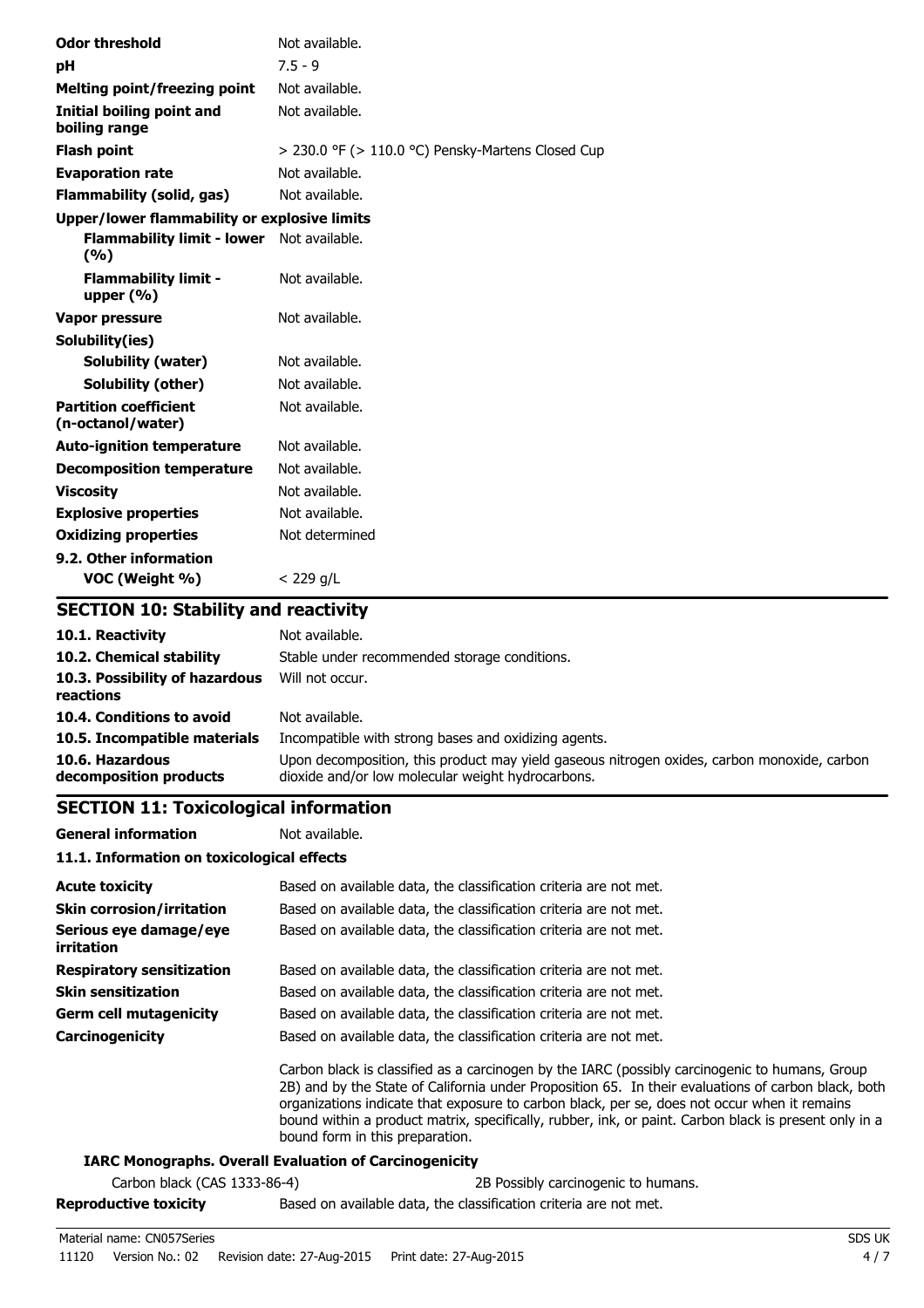| <b>Specific target organ toxicity</b><br>- single exposure   | Based on available data, the classification criteria are not met. |                                                                        |                                                                                       |  |
|--------------------------------------------------------------|-------------------------------------------------------------------|------------------------------------------------------------------------|---------------------------------------------------------------------------------------|--|
| <b>Specific target organ toxicity</b><br>- repeated exposure | Based on available data, the classification criteria are not met. |                                                                        |                                                                                       |  |
| <b>Aspiration hazard</b>                                     |                                                                   | Based on available data, the classification criteria are not met.      |                                                                                       |  |
| <b>Components</b>                                            | <b>Species</b>                                                    |                                                                        | <b>Test Results</b>                                                                   |  |
| 2-pyrrolidone (CAS 616-45-5)                                 |                                                                   |                                                                        |                                                                                       |  |
| <b>Acute</b>                                                 |                                                                   |                                                                        |                                                                                       |  |
| <b>Oral</b>                                                  |                                                                   |                                                                        |                                                                                       |  |
| LD50                                                         | Guinea pig                                                        |                                                                        | 6500 mg/kg                                                                            |  |
|                                                              | Rat                                                               |                                                                        | 6500 mg/kg                                                                            |  |
| Carbon black (CAS 1333-86-4)                                 |                                                                   |                                                                        |                                                                                       |  |
| Acute                                                        |                                                                   |                                                                        |                                                                                       |  |
| <b>Oral</b>                                                  |                                                                   |                                                                        |                                                                                       |  |
| LD50                                                         | Rat                                                               |                                                                        | $> 8000$ mg/kg                                                                        |  |
| Mixture versus substance<br>information                      | Not available.                                                    |                                                                        |                                                                                       |  |
| <b>Other information</b>                                     |                                                                   | Complete toxicity data are not available for this specific formulation | Refer to Section 2 for potential health effects and Section 4 for first aid measures. |  |
| <b>SECTION 12: Ecological information</b>                    |                                                                   |                                                                        |                                                                                       |  |
| <b>Aquatic toxicity</b>                                      |                                                                   | This product has not been tested for ecological effects.               |                                                                                       |  |
| 12.1. Toxicity                                               |                                                                   |                                                                        |                                                                                       |  |
| <b>Components</b>                                            |                                                                   | <b>Species</b>                                                         | <b>Test Results</b>                                                                   |  |
| 2-pyrrolidone (CAS 616-45-5)                                 |                                                                   |                                                                        |                                                                                       |  |
| <b>Aquatic</b>                                               |                                                                   |                                                                        |                                                                                       |  |
| Crustacea                                                    | <b>EC50</b>                                                       | Water flea (Daphnia pulex)                                             | 13.21 mg/l, 48 hours                                                                  |  |
| 12.2. Persistence and<br>degradability                       | Not available.                                                    |                                                                        |                                                                                       |  |
| 12.3. Bioaccumulative<br>potential                           | Not available.                                                    |                                                                        |                                                                                       |  |
| <b>Partition coefficient</b><br>n-octanol/water (log Kow)    |                                                                   |                                                                        |                                                                                       |  |
| 2-pyrrolidone                                                |                                                                   | $-0.85$                                                                |                                                                                       |  |
| <b>Bioconcentration factor (BCF)</b>                         | Not available.                                                    |                                                                        |                                                                                       |  |
| 12.4. Mobility in soil                                       | Not available.                                                    |                                                                        |                                                                                       |  |
| 12.5. Results of PBT<br>and vPvB<br>assessment               |                                                                   | Not a PBT or vPvB substance or mixture.                                |                                                                                       |  |
| 12.6. Other adverse effects                                  | Not available.                                                    |                                                                        |                                                                                       |  |
| <b>SECTION 13: Disposal considerations</b>                   |                                                                   |                                                                        |                                                                                       |  |

| 13.1. Waste treatment methods          |                                                                                                                                                                                                                                                                                                                                                                                                                                                                   |
|----------------------------------------|-------------------------------------------------------------------------------------------------------------------------------------------------------------------------------------------------------------------------------------------------------------------------------------------------------------------------------------------------------------------------------------------------------------------------------------------------------------------|
| Residual waste                         | Not available.                                                                                                                                                                                                                                                                                                                                                                                                                                                    |
| <b>Contaminated packaging</b>          | Not available.                                                                                                                                                                                                                                                                                                                                                                                                                                                    |
| EU waste code                          | Not available.                                                                                                                                                                                                                                                                                                                                                                                                                                                    |
| <b>Disposal</b><br>methods/information | Do not allow this material to drain into sewers/water supplies.<br>Dispose of waste material according to Local, State, Federal, and Provincial Environmental<br>Regulations.<br>HP's Planet Partners (trademark) supplies recycling program enables simple, convenient recycling of<br>HP original inkjet and LaserJet supplies. For more information and to determine if this service is<br>available in your location, please visit http://www.hp.com/recycle. |

## **SECTION 14: Transport information**

## **DOT**

Not regulated as dangerous goods.

## **IATA**

Not regulated as dangerous goods.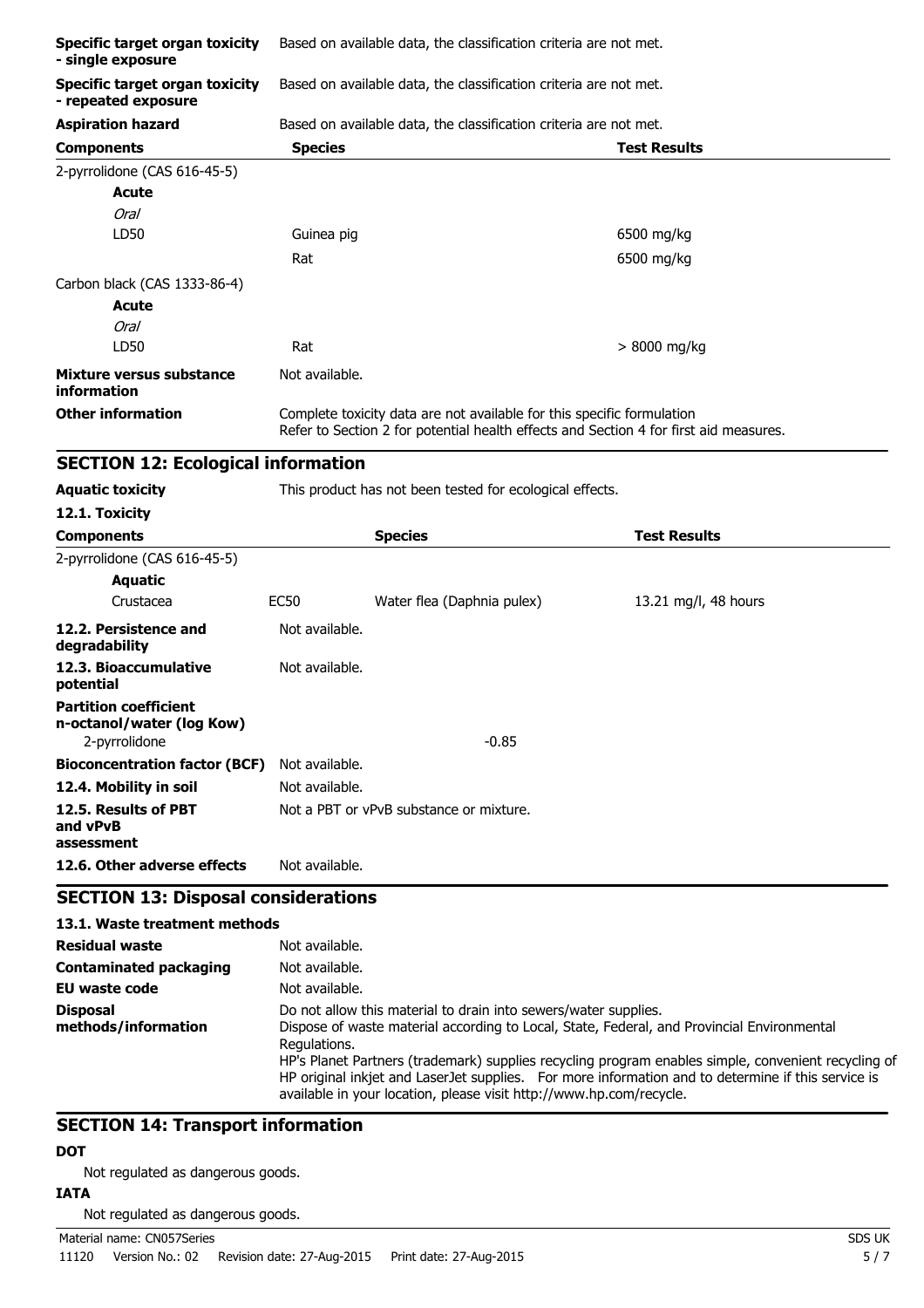#### **IMDG**

Not regulated as dangerous goods.

#### **ADR**

Not regulated as dangerous goods.

**Further information** Not a dangerous good under DOT, IATA, ADR, IMDG, or RID.

### **SECTION 15: Regulatory information**

## **15.1. Safety, health and environmental regulations/legislation specific for the substance or mixture**

#### **EU regulations**

**Regulation (EC) No. 1005/2009 on substances that deplete the ozone layer, Annex I** Not listed.

**Regulation (EC) No. 1005/2009 on substances that deplete the ozone layer, Annex II** Not listed.

**Regulation (EC) No. 850/2004 On persistent organic pollutants, Annex I as amended** Not listed.

**Regulation (EC) No. 689/2008 concerning the export and import of dangerous chemicals, Annex I, part 1 as amended**

#### Not listed.

**Regulation (EC) No. 689/2008 concerning the export and import of dangerous chemicals, Annex I, part 2 as amended**

#### Not listed.

**Regulation (EC) No. 689/2008 concerning the export and import of dangerous chemicals, Annex I, part 3 as amended**

#### Not listed.

**Regulation (EC) No. 689/2008 concerning the export and import of dangerous chemicals, Annex V as amended** Not listed.

**Regulation (EC) No. 166/2006 Annex II Pollutant Release and Transfer Registry**

#### Not listed.

**Regulation (EC) No. 1907/2006, REACH Article 59(1) Candidate List as currently published by ECHA** Not listed.

#### **Authorizations**

**Regulation (EC) No. 143/2011 Annex XIV Substances Subject to Authorization**

Not listed.

#### **Restrictions on use**

**Regulation (EC) No. 1907/2006, REACH Annex XVII Substances subject to restriction on marketing and use as amended**

#### Not listed.

**Directive 2004/37/EC: on the protection of workers from the risks related to exposure to carcinogens and mutagens at work**

#### Not regulated.

**Directive 92/85/EEC: on the safety and health of pregnant workers and workers who have recently given birth or are breastfeeding**

#### Not regulated.

#### **Other EU regulations**

**Directive 96/82/EC (Seveso II) on the control of major-accident hazards involving dangerous substances**

Not regulated.

**Directive 98/24/EC on the protection of the health and safety of workers from the risks related to chemical agents at work**

Not regulated.

#### **Directive 94/33/EC on the protection of young people at work**

#### Not regulated.

**Other regulations** All chemical substances in this HP product have been notified or are exempt from notification under chemical substances notification laws in the following countries: US (TSCA), EU (EINECS/ELINCS), Switzerland, Canada (DSL/NDSL), Australia, Japan, Philippines, South Korea, New Zealand, and China.